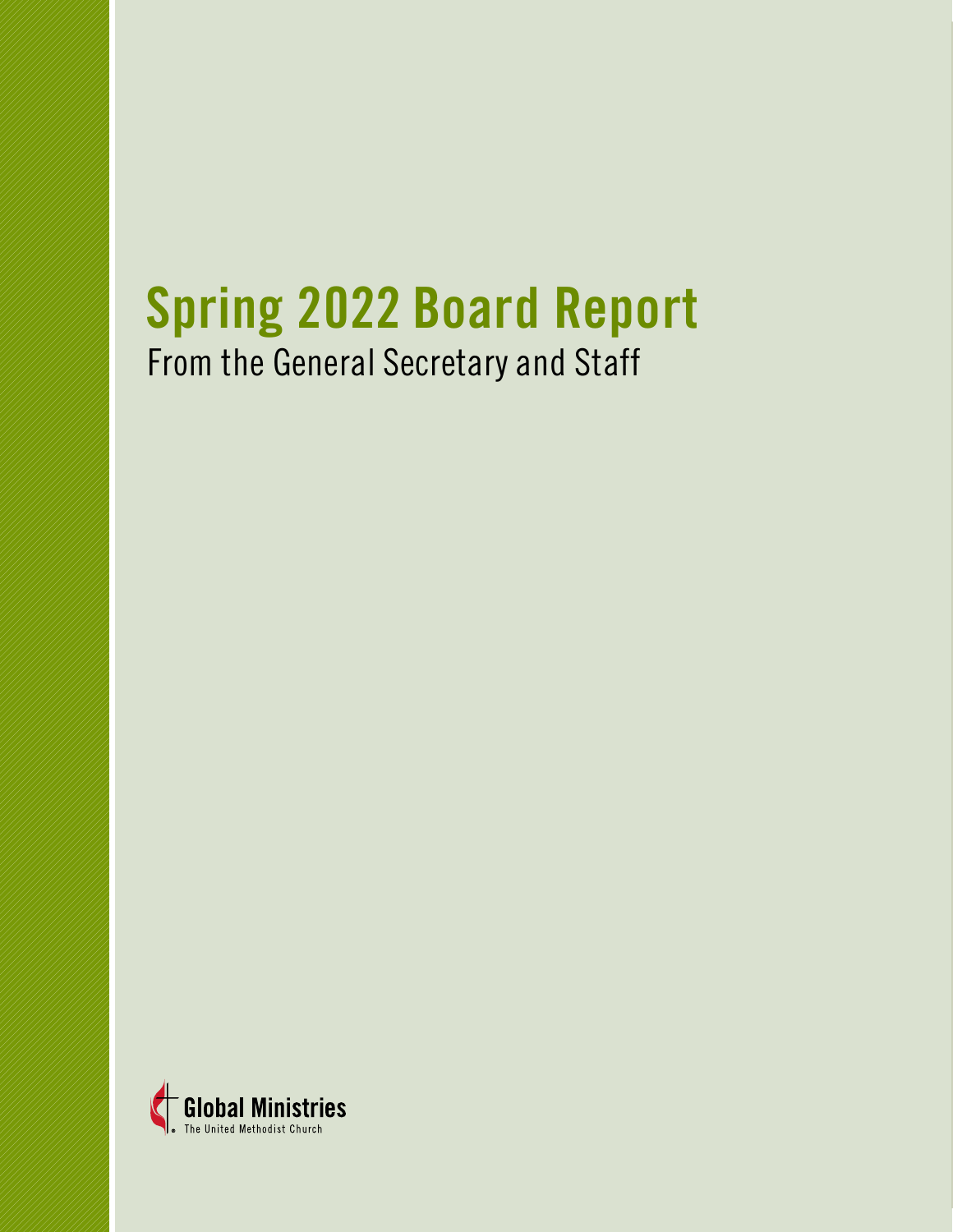## **Accepting and Reflecting God's Grace**

General secretary and staff report to directors of the General Board of Global Ministries Roland Fernandes, General Secretary

#### **May 11, 2022**

### **Introduction**

As I have been reflecting on God's grace, so necessary in these times, I am reminded that the first generation of the followers of Jesus lived with pressing uncertainties. Initially concentrated in Judea, the movement's geographical spread raised questions about its relation to Jewish law and custom as well as to the Greco-Roman culture it encountered. What ethical rules applied in what was emerging as an ethnically mixed church? How was leadership determined? And the Jesus-centered groups scattered along the eastern Mediterranean coast and pushing into Europe had no common name. What should this movement even be called?

The force of uncertainties about polity and practice in the early Jesus communities was more than counterbalanced by a reliance on the grace of God, that is, the love and unwarranted favor of God in Jesus Christ. The Acts of the Apostles and the New Testament letters comprise a library of grace. These writings refer constantly to the grace of God. Grace empowers the sermons of Peter and the charity of Stephen in Acts; it accredits the travels of Paul and Barnabas. Greetings and prayers surround individuals and communities with God's gracious presence; "the grace of God be with you" is repeated again and again. God's grace is source and sustainer of the gospel in the New Testament, the fountain of faith, the preserver of the church, the provider of community, the substance of life and hope.

The gospel was grace in the early church, and grace, God's love, was a gift to be shared. This is dramatically seen in the 11th chapter of Acts when Barnabas is sent by the church in Jerusalem to check out a report that some strangers in Antioch had heard and believed in the good news of Jesus. He was unsure of what to expect but found the report to be true, so true, that he "saw" the grace of God in the lives of those strangers and their faith community. The strangers had accepted and then reflected God's grace. Is it any wonder that followers of Jesus were first called "Christians" in Antioch?

Grace was the central teaching that John Wesley and the early Methodists accepted and reflected,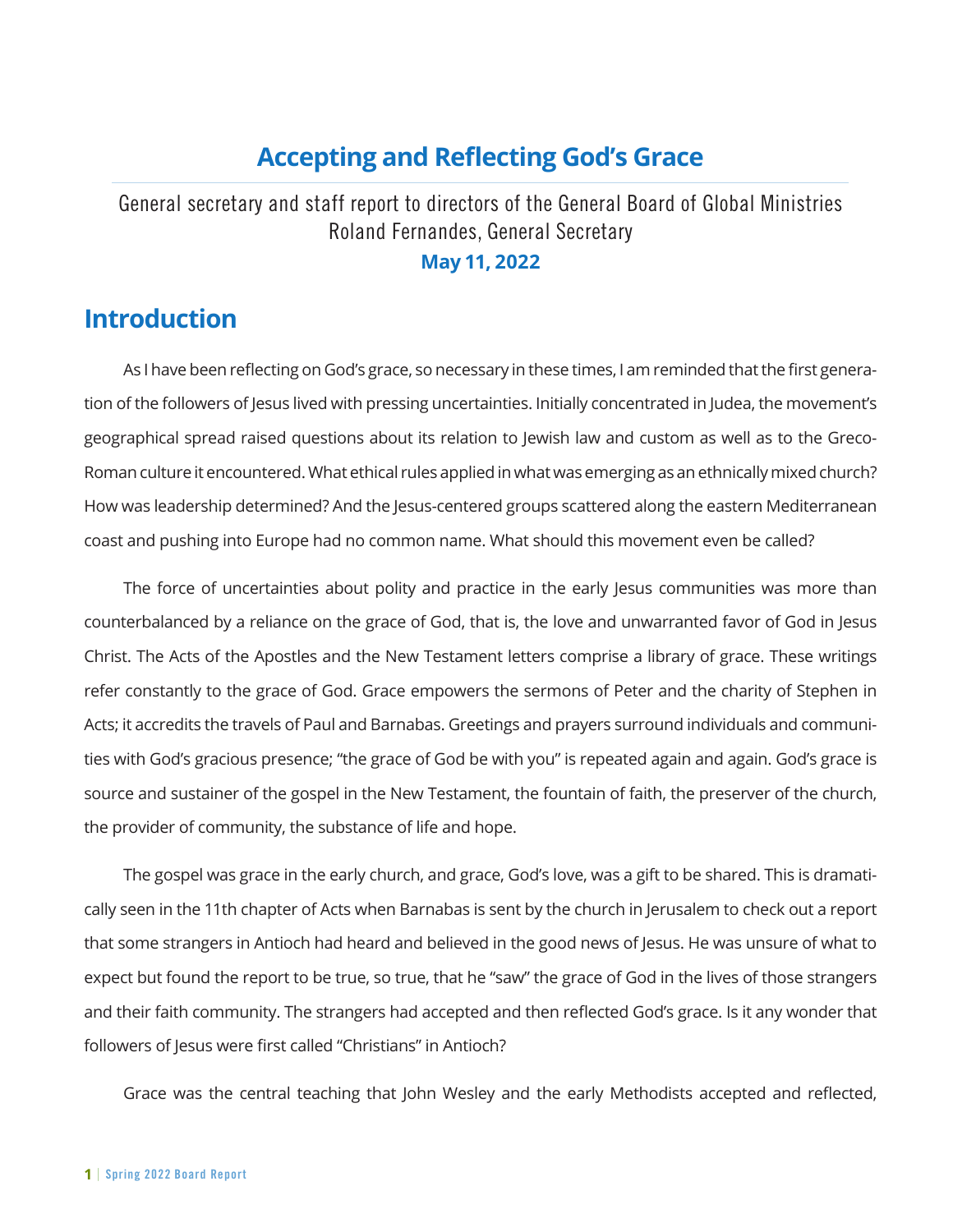giving them spiritual strength and perseverance. An awareness of the power and presence of God's grace free, unwarranted grace—is at the heart of Wesleyan theology. For Wesley, God's grace through the Holy Spirit precedes, welcomes, schools and completes the life of faith and the experience of faith's work in the community of witness, the church.

Our generation of Methodists, like the first generation of Jesus' followers, is living with pressing uncertainties—uncertainties arising from our time and place. We have been considering four self-evident uncertainties in our board meetings across the last two years; uncertainties about health on a global level (the COVID pandemic), concerns about the future of The United Methodist Church, racism and its consequences, and threats arising from climate change.

Amid these uncertainties, we must constantly remind ourselves what powerful assurance grace provides. Listen to the description of grace by retired Bishop Kenneth L. Carder: "Grace is God's presence to create, heal, forgive, reconcile and transform human hearts, communities and the entire creation. Wherever God is present, there is grace! Grace brought creation into existence. Grace birthed human beings, bestowed on us the divine image, redeemed us in Jesus Christ and is ever transforming the whole creation into the realm of God's reign of compassion, justice, generosity and peace." ("A Wesleyan understanding of grace," UMC Resources)

Will our capacity to deal with such uncertainties be more than counterbalanced by reliance on the grace of God, that is, on the love and unwarranted favor of God in Jesus Christ? We have no alternative but reliance on grace as we encounter contemporary uncertainties.

We continue at this meeting with the challenge of considering how best to organize our work as people beloved by God, remembering at all times that this is missio Dei, God's mission, and not any one of ours.

The remainder of my abbreviated report to you today broadly covers two areas:

- 1. Vision and strategies for our long-term future;
- 2. Current programs and related matters.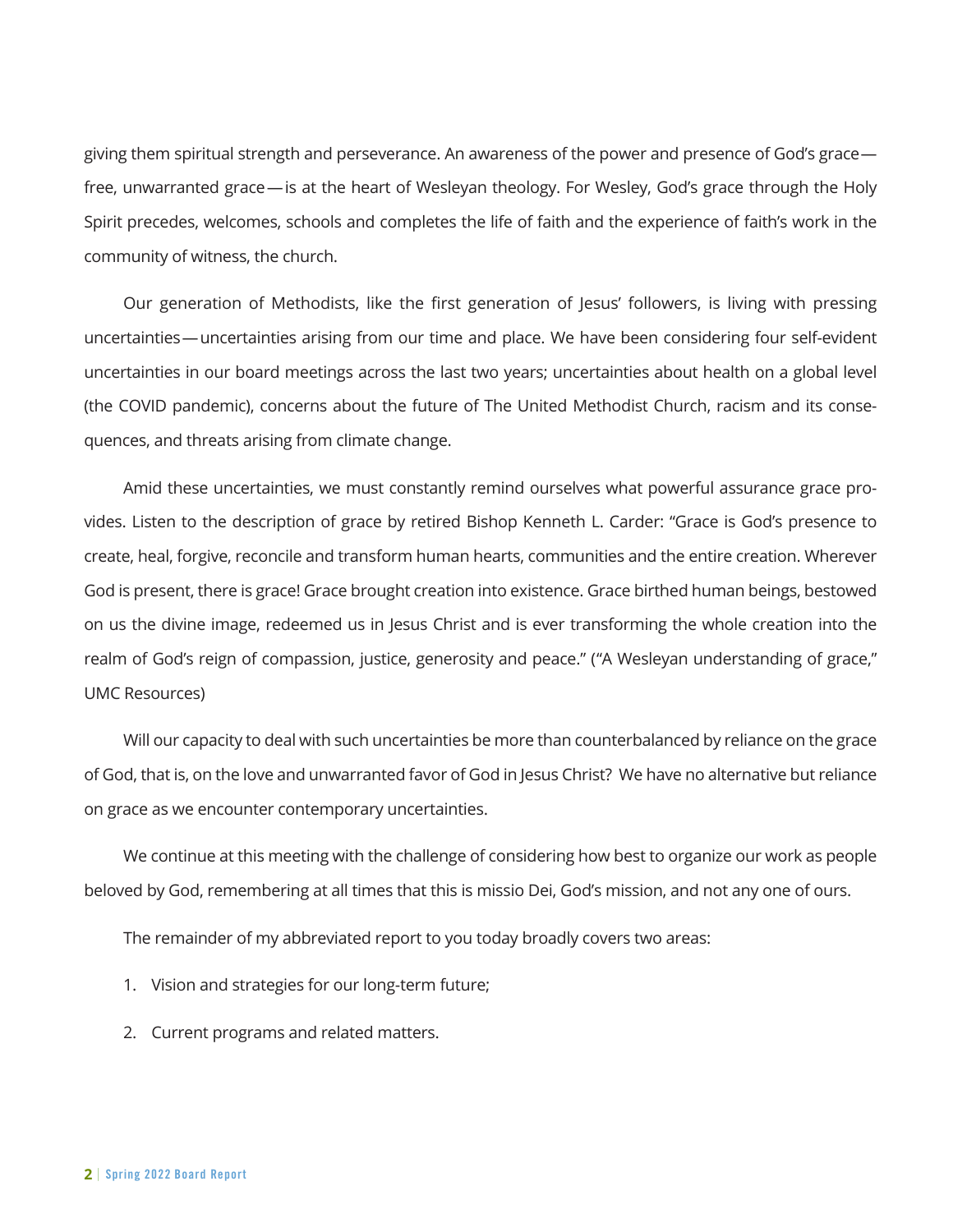## **Vision and strategies for our long-term future**

This meeting will diverge from our usual pattern. Our two days (instead of the normal three) on Zoom will focus primarily on the vision and direction for the long-term future of this agency, a path we began traveling on the past almost two years as we seek to do what God is calling us to, in this time.

The first step we took over these past months was focusing on our four program priorities— missionaries, evangelism and church revitalization, global health, and humanitarian relief and recovery—and the identification of 17 programs under these priorities. With focused and intentional work for each of the 17 programs, we produced a program template which gave information on each program in a consistent manner. Most of them had logical frameworks which were developed by our Monitoring and Evaluation unit. You were provided access to all these documents a couple of months back. It can be provided again if necessary.

This has led us to now produce a draft short-term strategic plan for the present period (two to three years), which the executive committee will discuss during this meeting. We are not necessarily changing **"what"** we are doing presently but rather focusing on the programs and priorities of greatest impact. As a next step, we will examine **"how"** we may do our work more effectively and efficiently.

One issue staff has already started to consider is how to create better alignment between our regional mission work and our primarily humanitarian sectoral approach involving UMCOR and the Global Health unit. These two, mission and service, are often—not always—involved in the same geographical regions and same denominational structure. Is it possible to fashion a strategy that covers both mission and service when they occur in the same region?

A key area of our work relates to missionaries. How do we adapt to mission in these changing times? This is a critical conversation that will involve engaging missionaries, among others. Can missionary recruitment be driven by a regional strategy? Should missionary placements be considered by all units of the agency, including Global Health and UMCOR?

Another important area is grant-making. I am convinced that we need to escalate the movement toward a more centralized granting process. This can still recognize the uniqueness of the various grant sources without affecting the size of allocations. Centralized granting will offer smoother operations for our partners and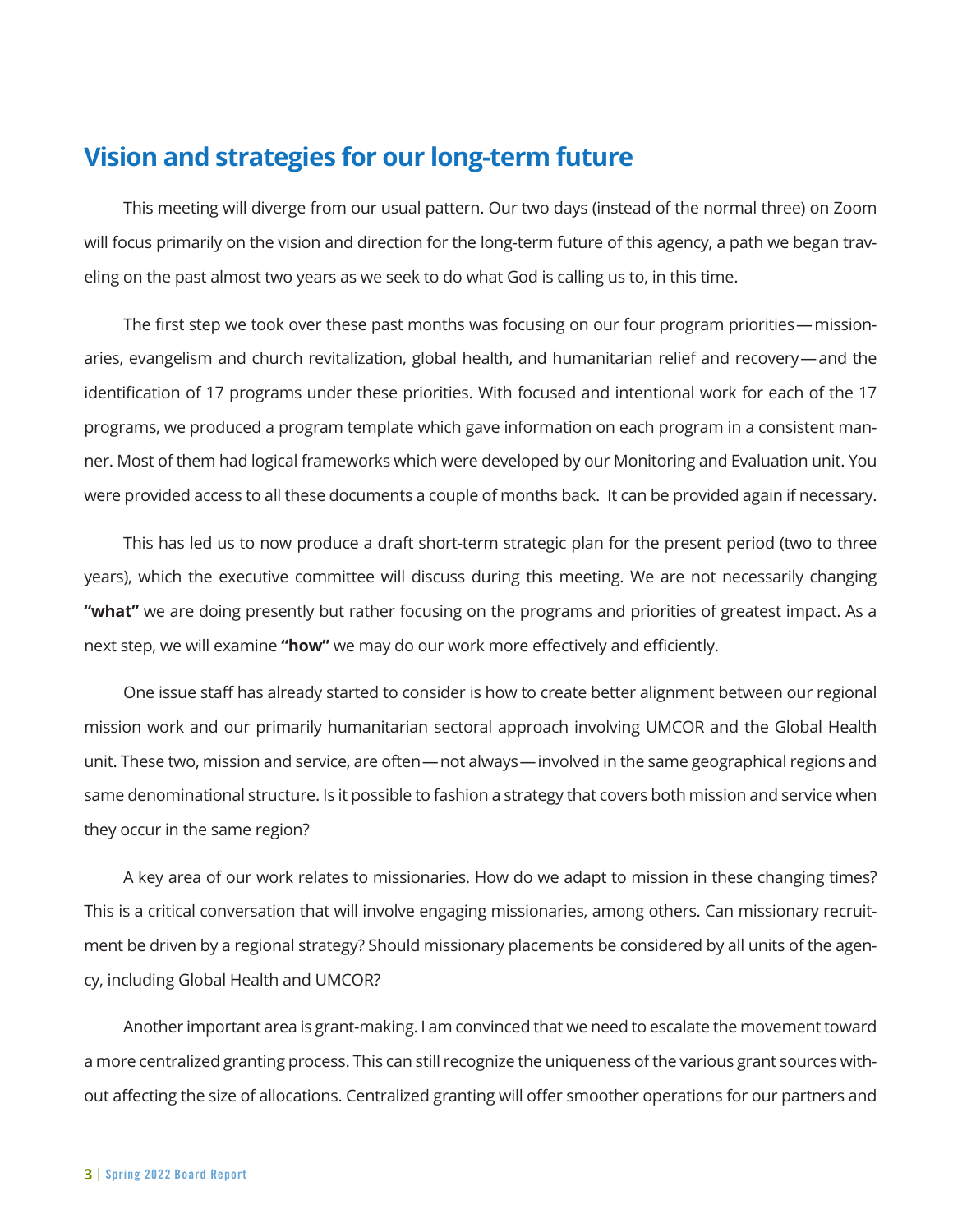ourselves and should expedite board grant involvement. As we seek to find ways to improve our grant-making, we recently surveyed nine other nonprofits on the matter of grant review and approval and learned our GBGM/UMCOR directors are far more involved in the process than those entities. Another key question that emerges is "can our granting be driven by a regional strategy?"

Some of these questions may be controversial but considering them will help us think about program alignment and effectiveness. I am committed to bring as many voices to the table as effectively possible as we look toward the future of this agency. Your input to this process will be meaningful. I have had conversations with staff groups around many of these questions. Not unconnected, I want to share that my conversations with the central conference bishops, beginning with Africa, have been very engaging and hopeful as we seek to be mutual partners in mission in these changing times. We considered topics such as health, agriculture, missionaries and Nationals in Mission. As an agency, we must continue to listen.

You will spend time today in small group discussions considering questions related to the future of the agency; questions which have emerged from several sets of conversations, both internal and external. Today's discussions will be facilitated by executive committee members who have been in conversations with staff on this process. The questions before us touch on vision, program, practice, governance, relationships, funding – all informing the strategies we identify for engagement in God's mission.

My hope is that in this and upcoming board meetings we can engage in strategic conversations about how we should adapt to the rapidly changing environment in the world and the church. I consider it essential that such conversations take place among you—the present slate of directors—who have so much experience with the agency. Conversations about increased collaboration and alignment continue with the general secretaries of the program agencies of the church, which I hope will lead to some productive results.

## **Current programs and related matters**

Although this meeting is focused on strategy, I will take a little time to talk about just a few programs and other matters that I would lift up for your attention.

A. **Ukraine**: The most dramatic matter is our response to the humanitarian crisis caused by the Russian invasion of Ukraine on February 24 of this year. I hope you are keeping up on the website with our response.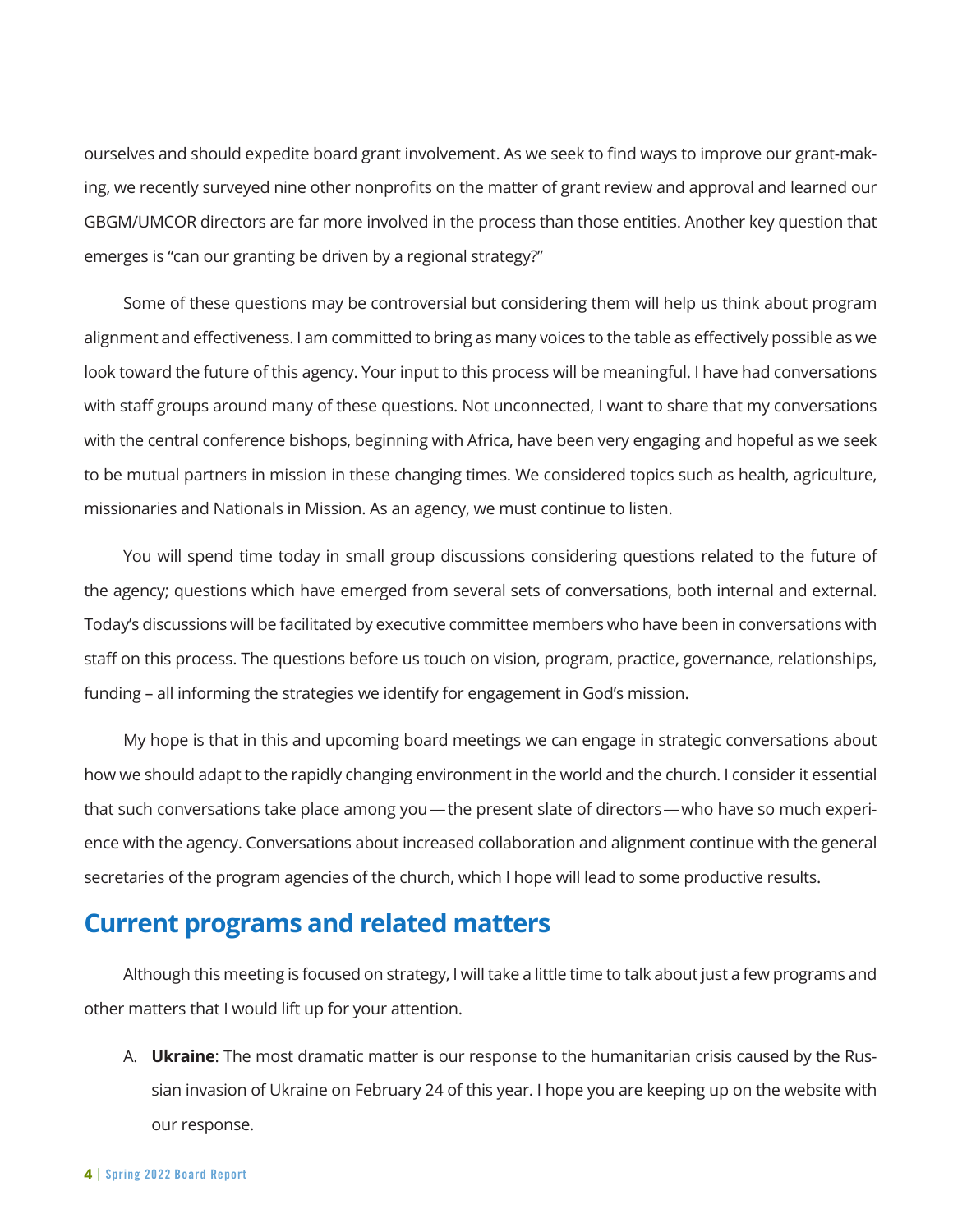- Our work with annual conferences and churches in the European central conferences has been building on local efforts to ensure relief gets where and when it is needed. Although the UMC churches in the region are very small, they have carried a heavy load with generosity and a remarkable spirit of care.
- Seven districts/annual conferences of the UMC in Europe have received UMCOR grants to support their work with displaced persons inside Ukraine and those who have fled the country. Because of its supervision of most of the UMC entities in countries adjacent to Ukraine, the Central and Southern Europe Central Conference has been providing direct coordination of relief efforts in the region. They have hired (refugee) coordinators in many of these districts and annual conferences, providing guidance and supervision to their work and sharing weekly reports about the successes and challenges of each of these entities as they support refugees.
- As we look at funding of non-UMC entities engaged in relief, the Act Alliance is a network of Christian humanitarian organizations with which UMCOR is currently deeply engaged. Our contributions to the ACT Ukraine appeal total \$1 million and will provide humanitarian relief in Ukraine, Romania, Hungary and Poland.

Another ecumenical body with which UMCOR has a strong historical relationship is Church World Service (CWS). UMCOR has provided two grants totaling \$700,000 to CWS that will provide case management to Ukrainian asylum seekers in the U.S. and refugee case management operations in Moldova.

Our long-standing partner, the International Orthodox Christian Charities (IOCC), is providing a vital link for our humanitarian work, especially in Romania and inside Ukraine. Grants to IOCC totaling \$1 million are under consideration, to support internally displaced persons in Ukraine as well as refugees in Romania.

We are also working with several local and regional NGOs – International Blue Crescent, International Association of Refugees, Human Rights League in Slovakia, among others.

The Arlene Campbell Humanitarian Foundation is a Texas-based humanitarian organization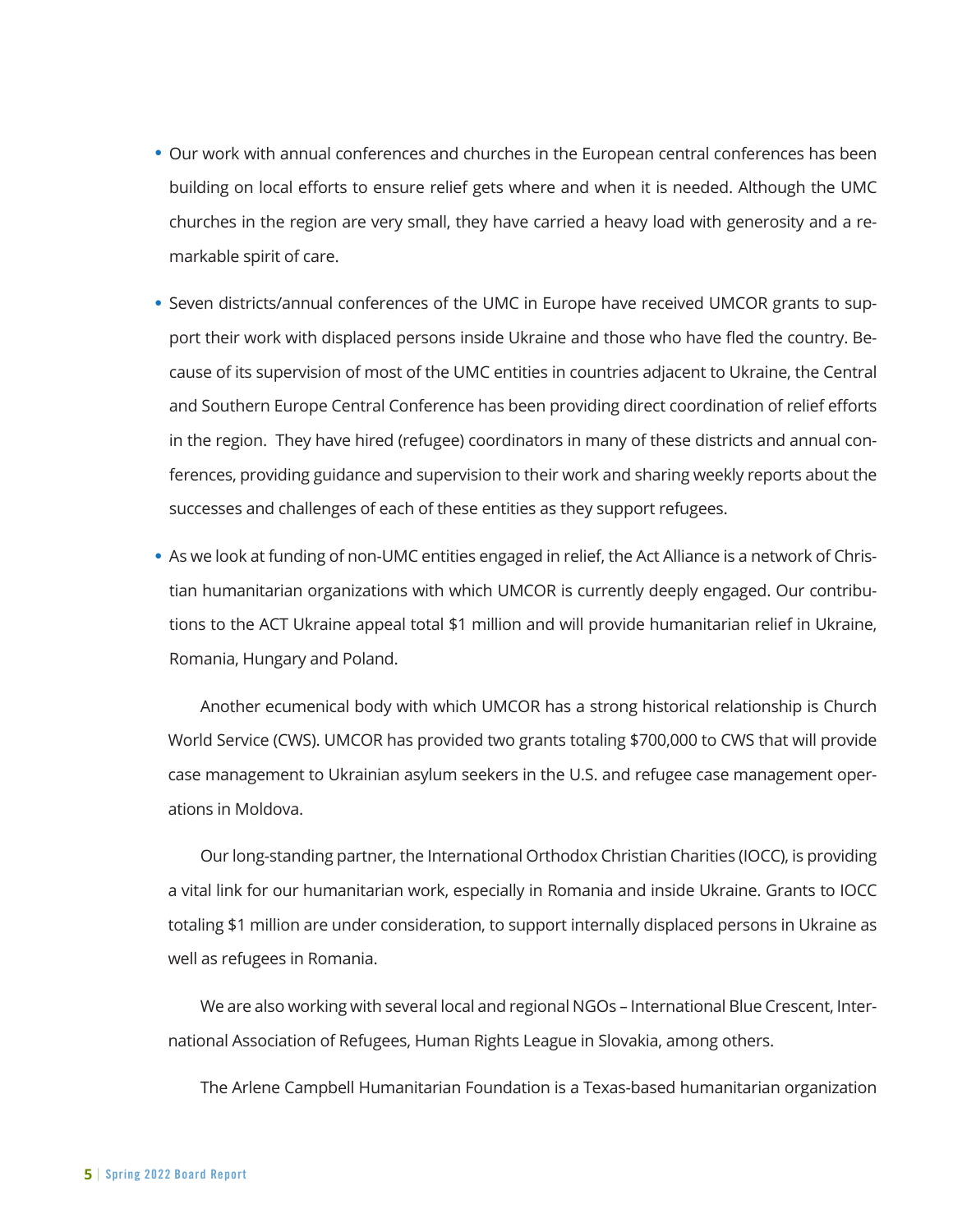focused on Ukraine with whom we have worked to transport three shipments of medical supplies and equipment worth \$935,000 donated by Ohio Health, a not-for-profit charitable health care outreach of The United Methodist Church. UMCOR made the connection between Ohio Health and the foundation.

- This is a snapshot of the work we are doing on behalf of those who have been displaced by the war in Ukraine. We will provide a copy of this powerpoint and report to you. Individuals, families, Sunday school classes, local churches and others have generously supported UMCOR's efforts to alleviate suffering and advance hope and healing in response to the war. From choir concerts to pound cake sales, to t-shirts made in support of Ukraine, individuals have been creative and generous in their fundraising efforts. Over \$10 million in gifts have been donated to UMCOR's International Disaster Response Advance. Over 9,000 of these gifts have come from first-time donors to UMCOR. Additional funds have been received for several of the In Mission Together Advances in Eurasia, most especially for Ukraine-Moldova, which has received \$300,000. We are deeply grateful for the tremendous outpouring of support from our members, churches and donors. We are striving to update this dashboard regularly, so you can get the full picture in a one place.
- B. **COVID-19**: We continue to provide support for the COVID-19 pandemic that is still affecting people around the world. A recent study released by the World Health Organization has stated that 15 million people have died from the pandemic through the end of 2021. Global Ministries continues to provide grants to church partners around the world. So far, we have awarded more than 341 grants worth \$4.6 million to 59 countries. These grants are targeted to help about 2.4 million people with food relief, health supplies, training and awareness-raising.
- C. **Regional missionary recruitment**: Despite the health implications and travel limitations of the pandemic, we continue to equip and assign new mission personnel. Training was adapted to a virtual platform and global missionaries and Global Mission Fellows were prepared to begin their mission service as soon as travel was possible. As the pandemic restrictions have been lifted and reduced in many places around the world, Global Ministries is hosting, along with partners, four commissioning events outside the U.S. as well as several in this country. From April through July of this year, nine services of commissioning have taken place or are scheduled involving 54 persons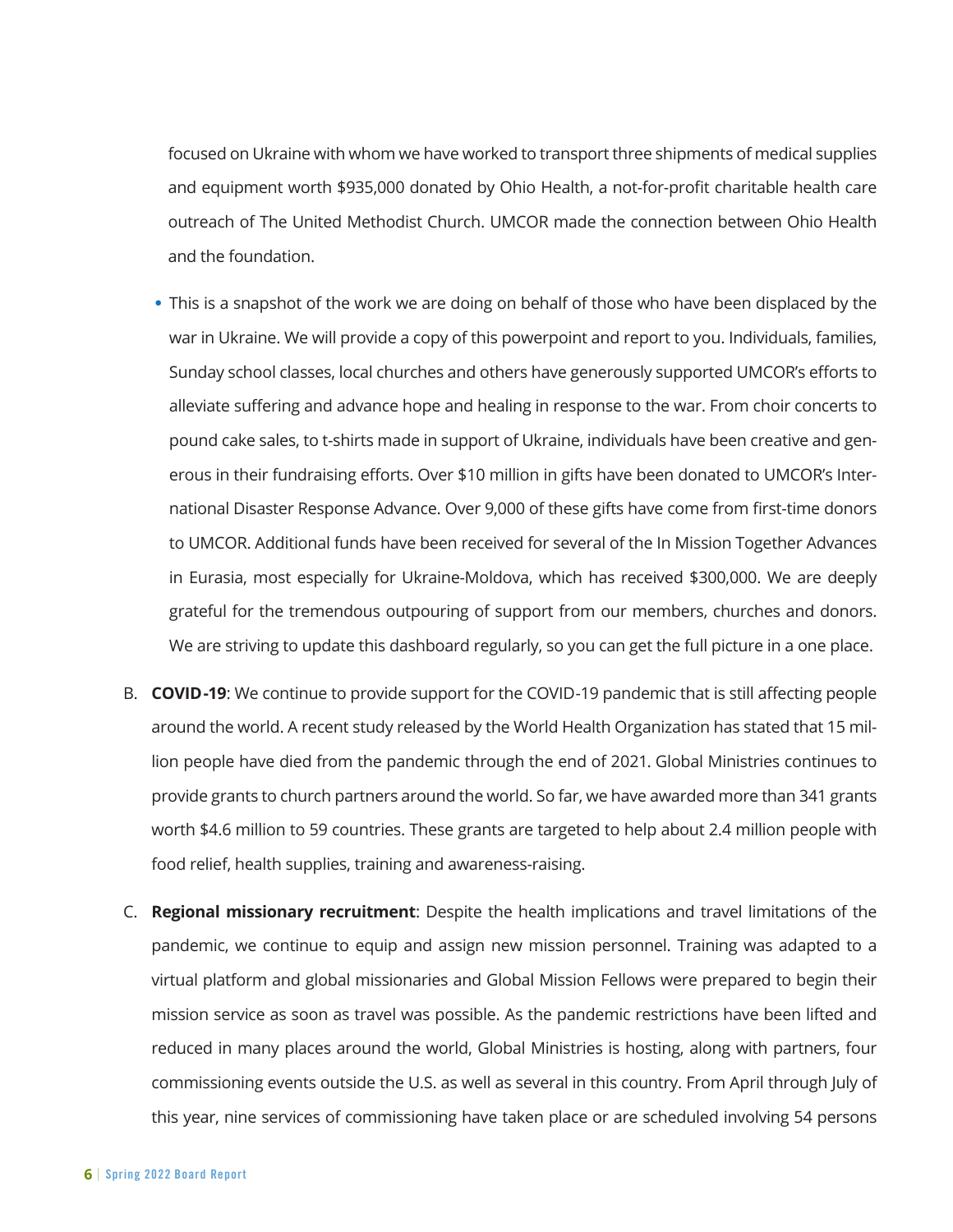in mission. We appreciate the resilience of these persons as they respond to God's call and are also grateful for the partnerships with annual conferences and partners in enabling this.

- D. **Allocations of funds**: As we look at our financial situation, I am proposing four funding allocations to these critical causes:
	- \$3.5 million to the Yambasu Agricultural Initiative in Africa. This program is developing well in many annual conferences in Africa. Most episcopal areas have availed of these grants to promote the sustainability of The United Methodist Church in Africa though agriculture and the optimal use of church-owned land. To date, 13 grants have been awarded in 12 annual conferences, with grants averaging \$230,000. The new funds will enable new grants, build capacity through training, allow field visits and monitoring, and improve management efficiency.
	- **\$2.5 million for global health programming.** This programming will primarily support community health partnerships through annual conference and episcopal area health boards and networks of church-related health facilities. The funding will enhance our work in this area, prioritizing infrastructure improvement, training and service delivery.
	- **\$2 million for Africa Central Conferences Sustainability Fund.** This fund addresses two challenges: the development of infrastructure to sustain the church as it grows in many areas of the continent and building a financial plan to create or enhance institutional capacity.
	- **\$1 million for international gathering of missionaries, Nationals in Mission and partners.** Such gatherings offer streams of mission lifeblood by investing in the human capital that we as an agency rely on in mission. These events have not been possible in the recent past, and hopefully we can return to a series of such events.

The Nationals in Mission program is an important means for drawing on the gifts for mission that God has given to Christians around the world. I will propose a significant increase for the 2023 budget for the Nationals in Mission program, doubling the 2022 budgeted amount. Historically, this number used to be much higher but had to be reduced because of budget restrictions.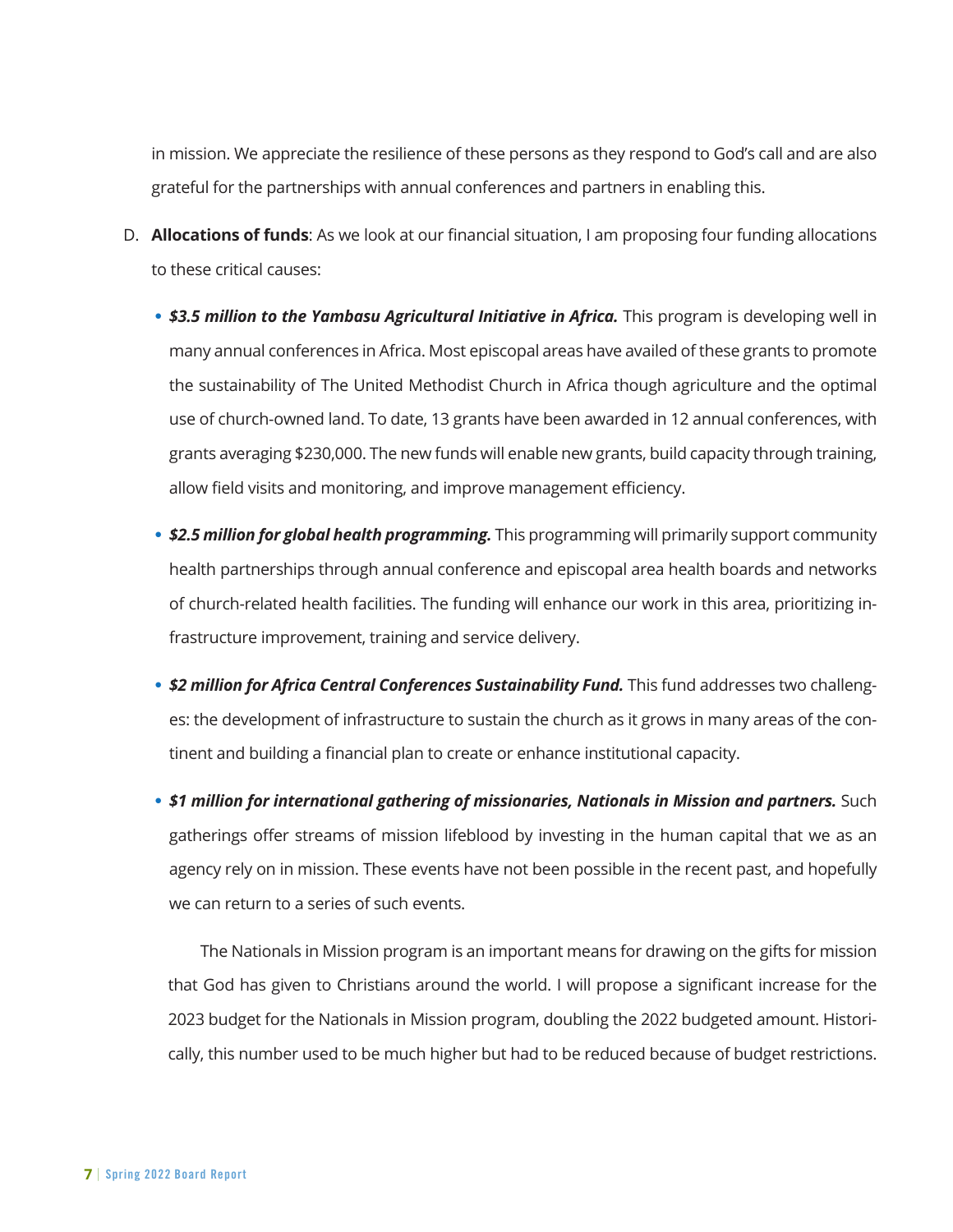- E. **Scholarships:** The General Board of Higher Education and Ministry is now providing administrative support for our scholarship programs. We are not transferring our scholarship program to them but are engaging in interagency collaboration for the sake of efficiency and expediency. Our historic programs, such as World Communion (formerly Crusade) Scholarships, and the Kendall grants in the field of health, continue. Decisions on recipients remain with Global Ministries' staff and directors.
- F. **Environmental sustainability**: Global Ministries continues to provide staff leadership for the interagency commitment to just and equitable net-zero emissions and is developing emission tracking and reduction practices. Informed by guidance drafted by the interagency staff group, Global Ministries is developing emission reduction criteria for staff travel and meeting planning.

In mid-April, a first-year report of the effort underscored the enormous importance and the complexity of the issue.

G. **Building occupancy and tenancies**: As of May 1, the building in Atlanta is open to staff of up to 30 individuals at a time and in keeping with our long-term remote work policy. We will continue to increase these numbers as COVID conditions improve. Meanwhile, HOPE Atlanta is settling in on two floors of the North Building and the mission board of the African Methodist Episcopal Church in an office on the third floor of the South Building.

On May 22, Grace UMC will culminate its 151 years of ministry in a service of thanksgiving, celebration, remembrance and decommissioning. The Grace name will not be carried forward and the new congregation will be called Cascade Midtown after this is approved by the North Georgia Annual Conference, and Global Ministries looks forward to the same collaborative relationship with it that we have enjoyed with Grace.

- H. **Staff matters**: Susan Clark joined us last month as chief communications officer of Global Ministries and UMCOR. You have all seen the announcement and I look forward to working with her in setting the tone and content of our public message, in keeping with our mandate.
- I. **Bishop Ortiz**: I want to take this opportunity to thank Bishop Hector Ortiz for his six years of faithful service as a director of Global Ministries. This is his last board meeting, as he retires as the leader of the Methodist Church of Puerto Rico. The Rev. Lisette Gabriel is the newly elected bishop in Puerto